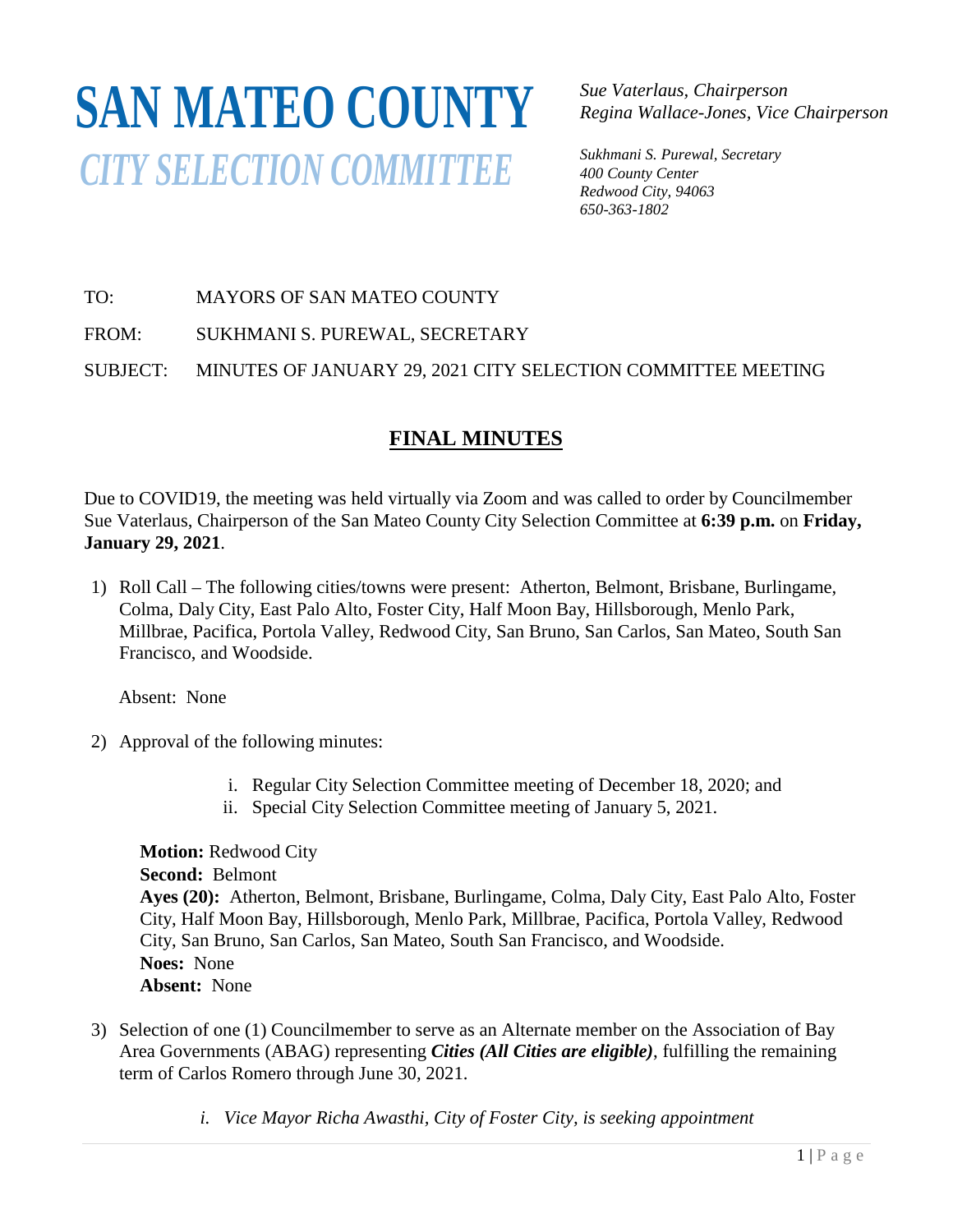*ii. Councilmember Anders Fung, City of Millbrae, is seeking appointment*

Councilmember Anders Fung, Millbrae withdrew his nomination.

**Motion to appoint Richa Awasthi:** Foster City

**Second:** East Palo Alto **Ayes (20):** Atherton, Belmont, Brisbane, Burlingame, Colma, Daly City, East Palo Alto, Foster City, Half Moon Bay, Hillsborough, Menlo Park, Millbrae, Pacifica, Portola Valley, Redwood City, San Bruno, San Carlos, San Mateo, South San Francisco, and Woodside. **Noes:** None **Absent:** None

4) Selection of one (1) Councilmember from City Selection Committee to be nominated to fill Association of Bay Area Governments' (ABAG's) South Bay representative position on the San Francisco Bay Conservation and Development Commission *(only Redwood City, Menlo Park and East Palo Alto are eligible*), for a term of two years ending December 31 of second year of appointment OR ends when appointee ceases to hold elected office. *Note*: Nomination will be forwarded to ABAG President Jesse Arreguin, who will invite selected candidates from either Alameda County, Santa Clara County, or San Mateo County to interview.

**Motion to nominate Regina Wallace-Jones, East Palo Alto:** Pacifica **Second:** San Carlos **Ayes (20):** Atherton, Belmont, Brisbane, Burlingame, Colma, Daly City, East Palo Alto, Foster City, Half Moon Bay, Hillsborough, Menlo Park, Millbrae, Pacifica, Portola Valley, Redwood City, San Bruno, San Carlos, San Mateo, South San Francisco, and Woodside. **Noes:** None **Absent:** None

- 5) Selection of one (1) Councilmember to serve on the San Mateo County Transit District (SamTrans) representing *Northern Cities (Eligible cities: Brisbane, Colma, Daly City, Pacifica, San Bruno, and South San Francisco),* fulfilling the remaining term of Karyl Matsumoto through December 31, 2022
	- *i. Mayor Juslyn Manalo, City of Daly City, is seeking appointment*
	- *ii. Mayor Rico Medina, City of San Bruno, is seeking appointment*

Each Mayor or Proxy voted for one candidate via private chat with the Secretary on Zoom.

| Rico Medina<br>Appointed | <b>Juslyn Manalo</b> |
|--------------------------|----------------------|
| Atherton                 | <b>Brishane</b>      |
| Belmont                  | Burlingame           |
| East Palo Alto           | Daly City            |

#### **VOTE RESULTS \* "**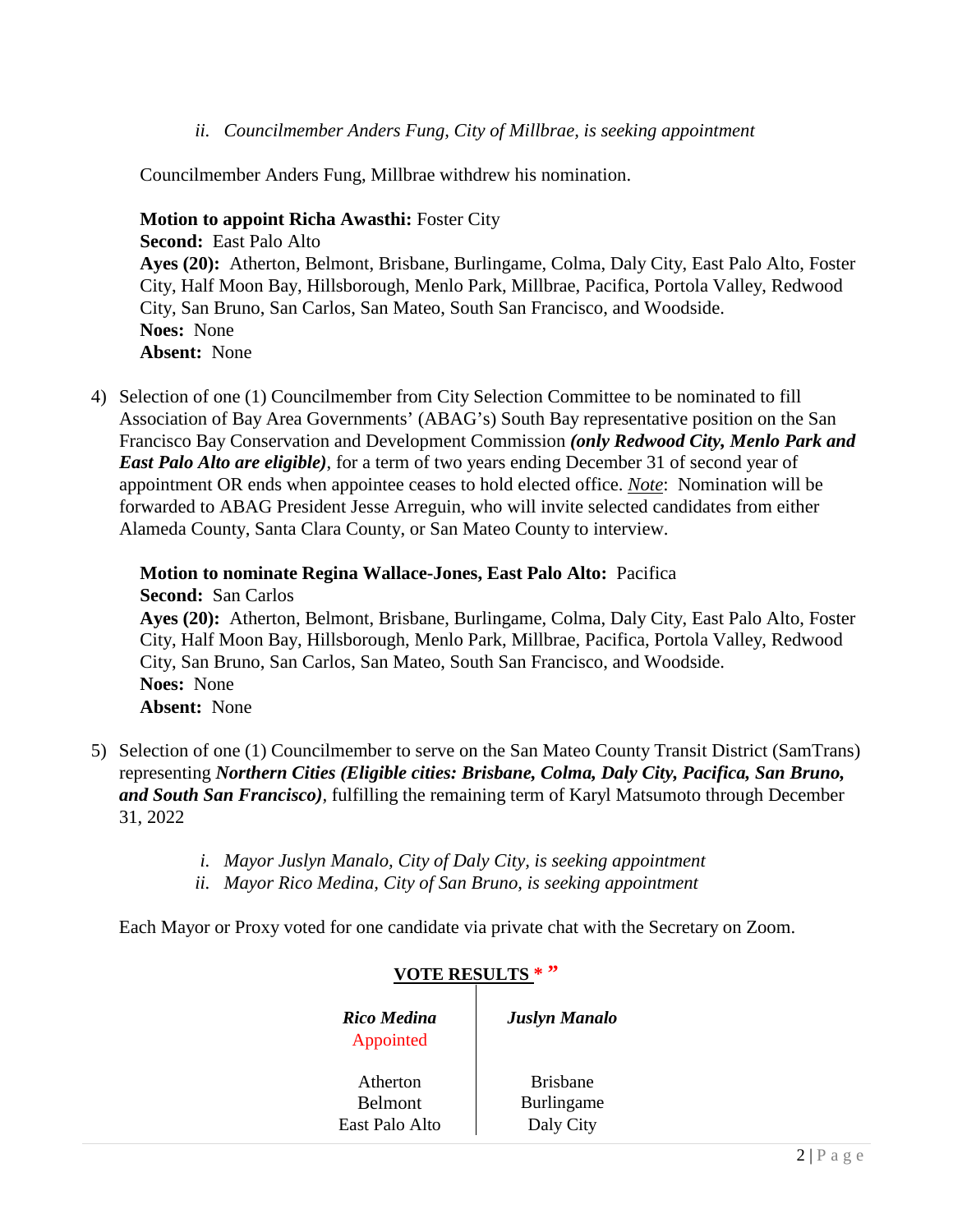Half Moon Bay Pacifica Hillsborough San Carlos Redwood City San Bruno Woodside

Foster City Menlo Park Millbrae | San Mateo Portola Valley | South San Francisco

Colma Abstained due to technical issues.

**\* To be appointed, majority of eleven (11) votes are needed. Rico Medina, City of San Bruno received the majority and was appointed.**

**" These results were later contested, and a special meeting was held on February 9, 2021 to recast the votes.**

- 6) Selection of three (3) Councilmembers to serve on the Housing Endowment and Regional Trust (HEART) representing *Cities (All Cities are eligible)* for a term of three (3) years beginning March 1, 2021 through February 29, 2024.
	- *i. Councilmember Sam Hindi, City of Foster City, is seeking reappointment*
	- *ii. Vice Mayor Sara McDowell, City of San Carlos, is seeking reappointment*
	- *iii. Vice Mayor Rick Bonilla, City of San Mateo, is seeking reappointment*

#### **Motion to reappoint Sam Hindi, Sara McDowell, and Rick Bonilla:** Millbrae **Second:** San Carlos

**Ayes (20):** Atherton, Belmont, Brisbane, Burlingame, Colma, Daly City, East Palo Alto, Foster City, Half Moon Bay, Hillsborough, Menlo Park, Millbrae, Pacifica, Portola Valley, Redwood City, San Bruno, San Carlos, San Mateo, South San Francisco, and Woodside. **Noes:** None **Absent:** None

- 7) Selection of one (1) Councilmember to serve as an Alternate member on the Local Agency Formation Commission (LAFCo) representing *Cities (All Cities are eligible)*, fulfilling the remaining term of Harvey Rarback through 1<sup>st</sup> Monday in May 2023.
	- *i. Councilmember Diana Reddy, City of Redwood City, is seeking appointment*

#### **Motion to appoint Diana Reddy:** Belmont

### **Second:** South San Francisco

**Ayes (20):** Atherton, Belmont, Brisbane, Burlingame, Colma, Daly City, East Palo Alto, Foster City, Half Moon Bay, Hillsborough, Menlo Park, Millbrae, Pacifica, Portola Valley, Redwood City, San Bruno, San Carlos, San Mateo, South San Francisco, and Woodside. **Noes:** None **Absent:** None